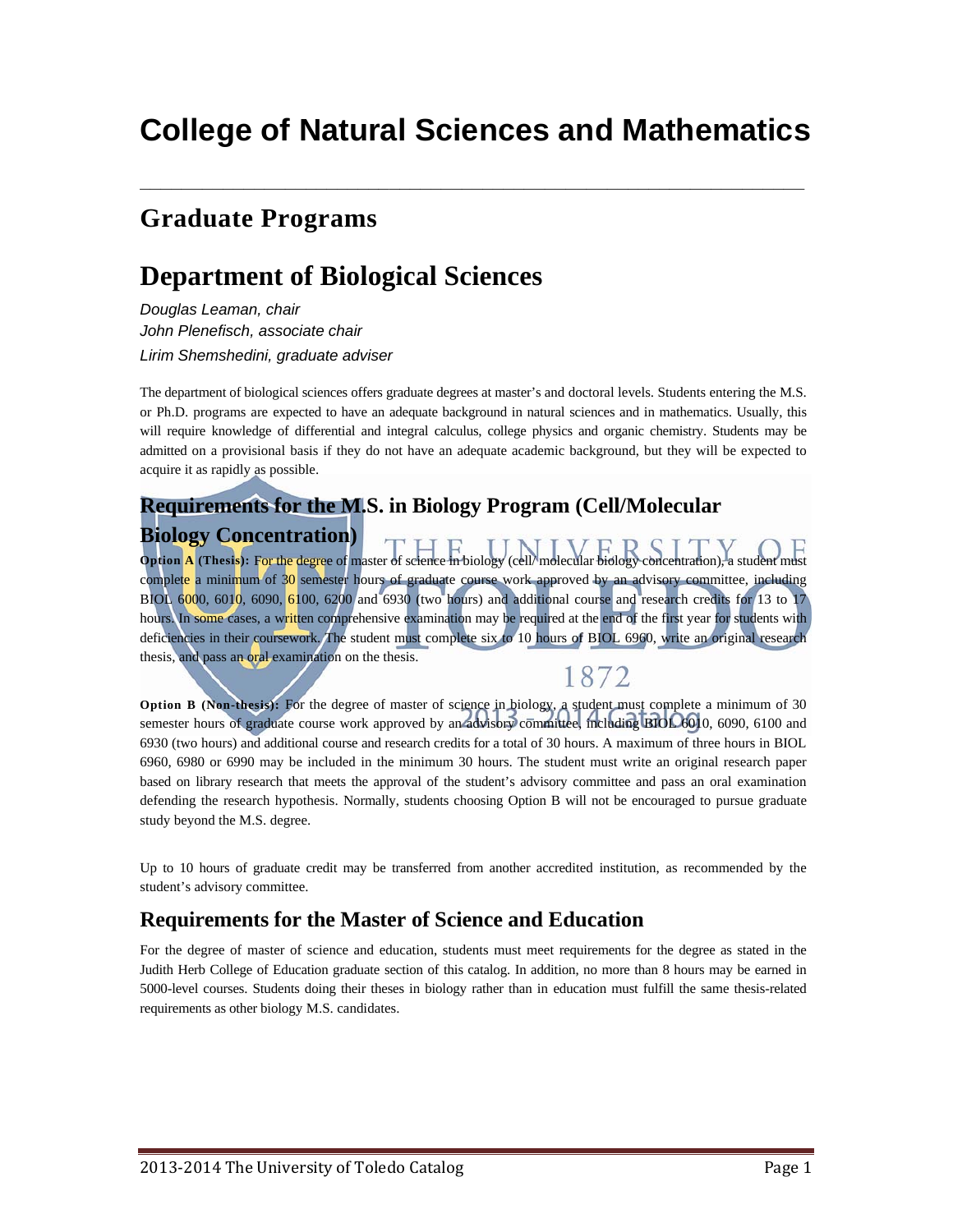# **Requirements for the Ph.D. in Biology Program (Cell/Molecular Biology Concentration)**

The doctoral degree in biology (cell/molecular biology concentration) is awarded to a student who has demonstrated mastery in the field of biology and a distinct and superior ability to make substantial contributions to the field. It is not awarded merely as a result of courses taken, nor for years spent in studying or research. The quality of work and the resourcefulness of the student must be such that the faculty can expect a continuing effort toward the advancement of knowledge and significant achievement in research and related activities.

In general, work for the Ph.D. takes five years of study beyond the bachelor's degree. A substantial portion of this time is spent in independent research leading to a dissertation. Up to 30 hours toward a master's degree may apply as part of the student's doctoral program. Normally 90 semester hours of study beyond the bachelor's degree are required for the Ph.D.

Each student must complete an individualized program of study in the area of cell/molecular biology approved by the student's advisory committee and the department. This course of study must include BIOL 8000, 8010, 8090, 8100 8200 and 8930 (three hours) and additional course and research credits to attain the minimum number of semester hours. Ph.D. candidates must pass a written and oral qualifying examination in the spring of their second year of the program and a final oral dissertation defense examination.

Courses numbered at the 5000 and 6000 levels are intended primarily for students at the master's level. Courses numbered at the 7000 and 8000 levels are intended primarily for students at the post-master's (students with a master's degree, or with more than 34 graduate credit hours) and doctoral levels. Courses carrying a dual listing (numbered at both 5000/7000 or 6000/8000 levels) are available to students at both levels. In these cases, there may be substantive differences in the course requirements for students registered at the advanced level.

The department considers experience in teaching to be a vital and significant component of graduate education. Therefore, all graduate students in the Ph.D. program are required to complete at least one semester of formal teaching experience. M.S. students also are expected to acquire teaching experience as part of their graduate programs.

1872

## **Department of Chemistry**

2013 - 2014 Catalog

*Ronald E. Viola, chair Cora Lind-Kovacs, associate chair Joseph A. R. Schmidt, director of graduate studies* 

## **The Master's Program**

The master's program in chemistry increases the professional competence of the chemist beyond the bachelor's degree. Course work, independent research and small group discussions are emphasized to achieve this goal. The master of science degree can be viewed as an important professional goal or as preparation for study toward the doctoral degree. A non-thesis M.S. option is available for students with full-time employment whose current work responsibilities preclude the possibility of conducting the requisite research for the thesis-based M.S. degree. Schoolteachers, nontraditional students, and employees of local industry who want to earn an M.S. degree for promotions and/or to meet eligibility requirements for teaching positions at regional community colleges may wish to pursue this option.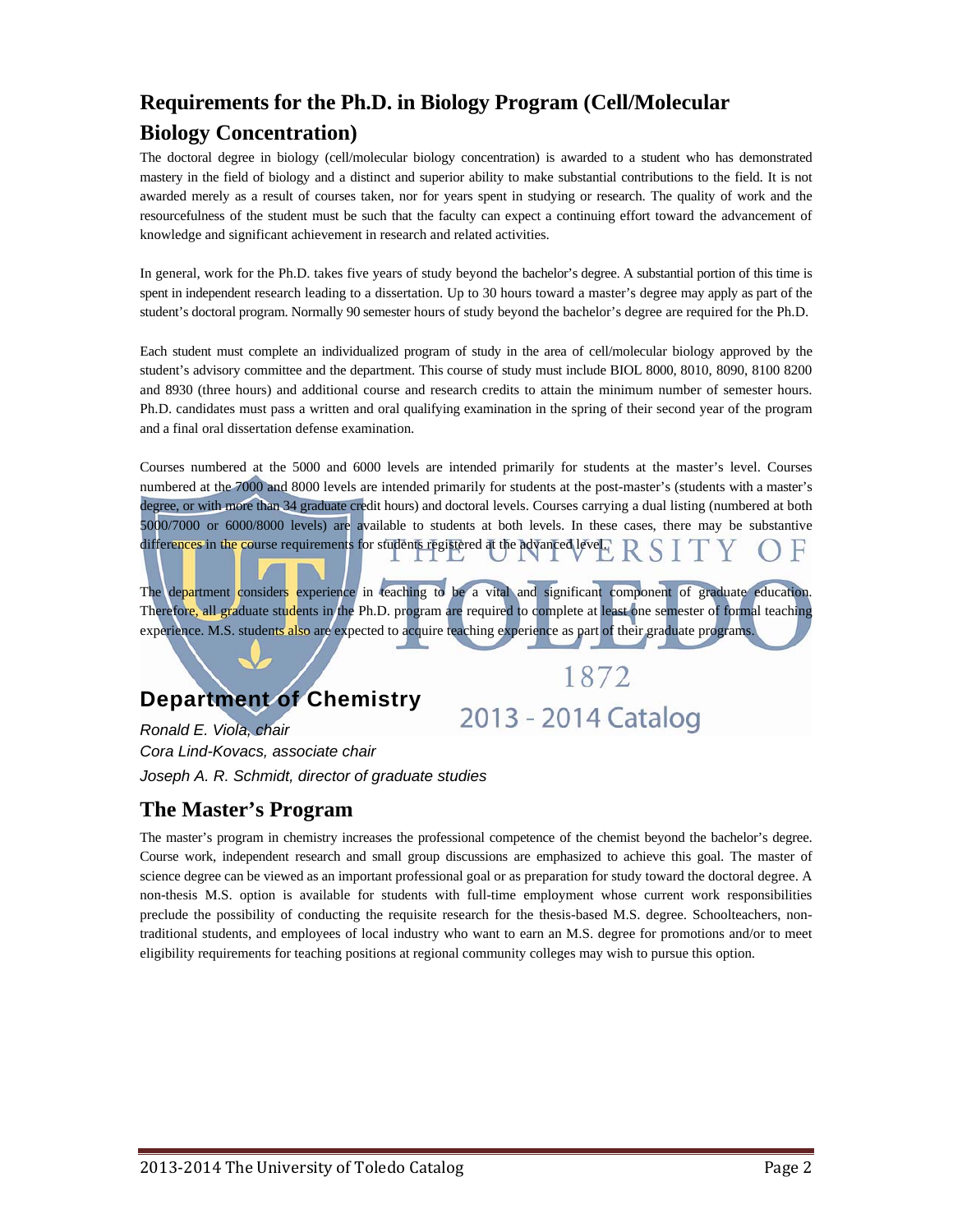#### **Requirements for the Thesis-Based Master's Program**

For the degree of master of science or master of science and education, students must meet the following departmental requirements:

- a. The courses presented must total at least 30 hours of graduate credit, including at least four hours of credit in graduate research.
- b. Registration for research seminar is typically required each term the student is enrolled in graduate research.
- c. Each candidate must present a thesis.
- d. Registration for chemistry colloquium is typically required each term, but no more than four hours of credit may count within the required 30 hours.
- e. Each candidate must demonstrate satisfactory performance on a comprehensive oral examination on his or her thesis research, in addition to the public defense of the thesis at a colloquium presentation.
- f. Upon choosing a research director, an advisory committee will be appointed to supervise the research, to administer the comprehensive oral examination, and to approve the thesis. Each student, in conjunction with the director of graduate studies, the research director, and the student's advisory committee, will prepare a plan of study listing the courses and other requirements for the degree. Upon approval, the plan of study becomes the list of course requirements for the degree. Students are required to take four or more 6000-level courses as part of the plan of study.

## Requirements for the Non-Thesis Master's Program **RSITY**

For the non-thesis master of science degree, students must meet the following departmental requirements:

- a. The courses presented must total at least 32 hours of graduate credit.
- b. Each student, in conjunction with the director of graduate studies, will prepare a plan of study listing the course and other requirements for the degree. Upon approval, the plan of study becomes the list of course requirements for the degree. Students are required to take five or more chemistry 6000-level courses (minimum 20 credit hours) as part of the plan of study. To establish breadth in knowledge, at least one course in each of four (out of six) subdisciplines of chemistry (analytical, biochemistry, inorganic, materials, organic, physical) must be completed. Up to 8 hours of 6000-level courses in other fields may also be applied towards the degree with permission of the director of graduate studies.
- c. Registration for chemistry colloquium is required during some terms, but no more than two hours of credit may count within the required 32 hours.
- d. Credit for thesis research or research seminar may not be applied towards the required 32 hours.
- e. Each candidate must participate in a Graduate Readings course and demonstrate satisfactory performance on a departmental literature colloquium presentation.

#### **Requirements for the Master of Science and Education**

For the degree of master of science and education, students must meet requirements for the degree as stated in the Judith Herb College of Education graduate section of this catalog.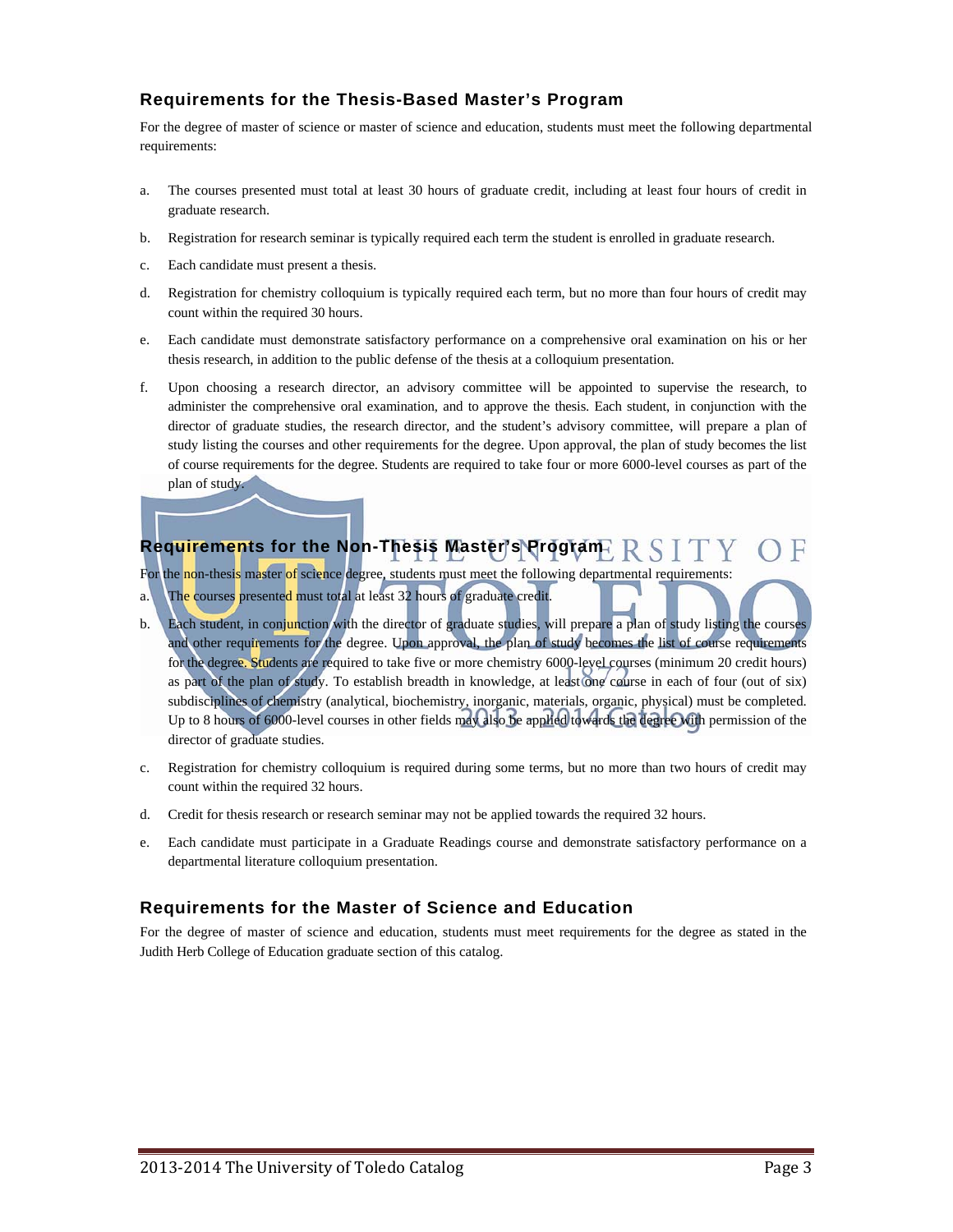### **The Doctoral Program**

The doctoral program in chemistry is designed to ensure that the student has the basic foundation of knowledge and is equipped with the tools necessary to do independent research. The emphasis on research recognizes the power of original research to arouse the scientific curiosity of the student, to develop and stimulate creativity, and to encourage further discovery through independent study.

The doctoral program is divided into three stages for the typical student. The first stage establishes, through a set of prescribed courses, the foundation for further training. During this stage, a research director is chosen. During the second stage, the student will pursue research toward the dissertation and undertake comprehensive examinations, including the preparation of the required original research proposals. After meeting the comprehensive examination requirements, the student is admitted to candidacy in the third stage of the program. This stage is devoted to research and completion of the doctoral dissertation. The departmental degree requirements are listed in the following section. Further details on examinations and admission to candidacy may be obtained from the department.

#### **Requirements for the Doctoral Program in Chemistry**

Candidates for the doctor of philosophy degree must meet the following requirements:

- a. Each student, in conjunction with the director of graduate studies, the research director, and the student's advisory committee, will prepare a doctoral program proposal (plan of study) listing the courses and other requirements for the degree. Upon approval, the program proposal becomes the list of course and other requirements for the degree. Students are required to take six or more 8000-level courses as part of the plan of study.
- b. Successful completion of a comprehensive qualifying examination for entry to doctoral candidacy.
- c. Registration for chemistry colloquium is required each term.
- d. Registration for research seminar is required each term the student is enrolled in graduate research.
- e. Each student must satisfactorily complete two semesters of supervised, half-time teaching.
- f. After admission to candidacy, each student is required to spend a minimum of two consecutive semesters in fulltime study at The University of Toledo.  $0/2$
- g. Dissertation research must be carried out primarily in laboratories of The University of Toledo.
- h. Each candidate must demonstrate satisfactory performance on a comprehensive oral examination on his or her dissertation research, in addition to the public defense of the dissertation at a colloquium presentation.
- i. Each candidate must be a major contributing author in at least one accepted publication in a peer-reviewed journal prior to graduation.

## **Department of Environmental Sciences**

*Timothy G. Fisher, chair Johan F. Gottgens, associate chair Daryl L. Moorhead, graduate adviser* 

The department of environmental sciences (DES) offers graduate degrees in geology and biology (ecology track) at the master's level and in biology (ecology track) at the doctoral level. Students entering the M.S. or Ph.D. programs are expected to have an adequate background in the natural sciences and mathematics, but may be admitted on a provisional basis if they lack such a background. Complete program details are available at the department website.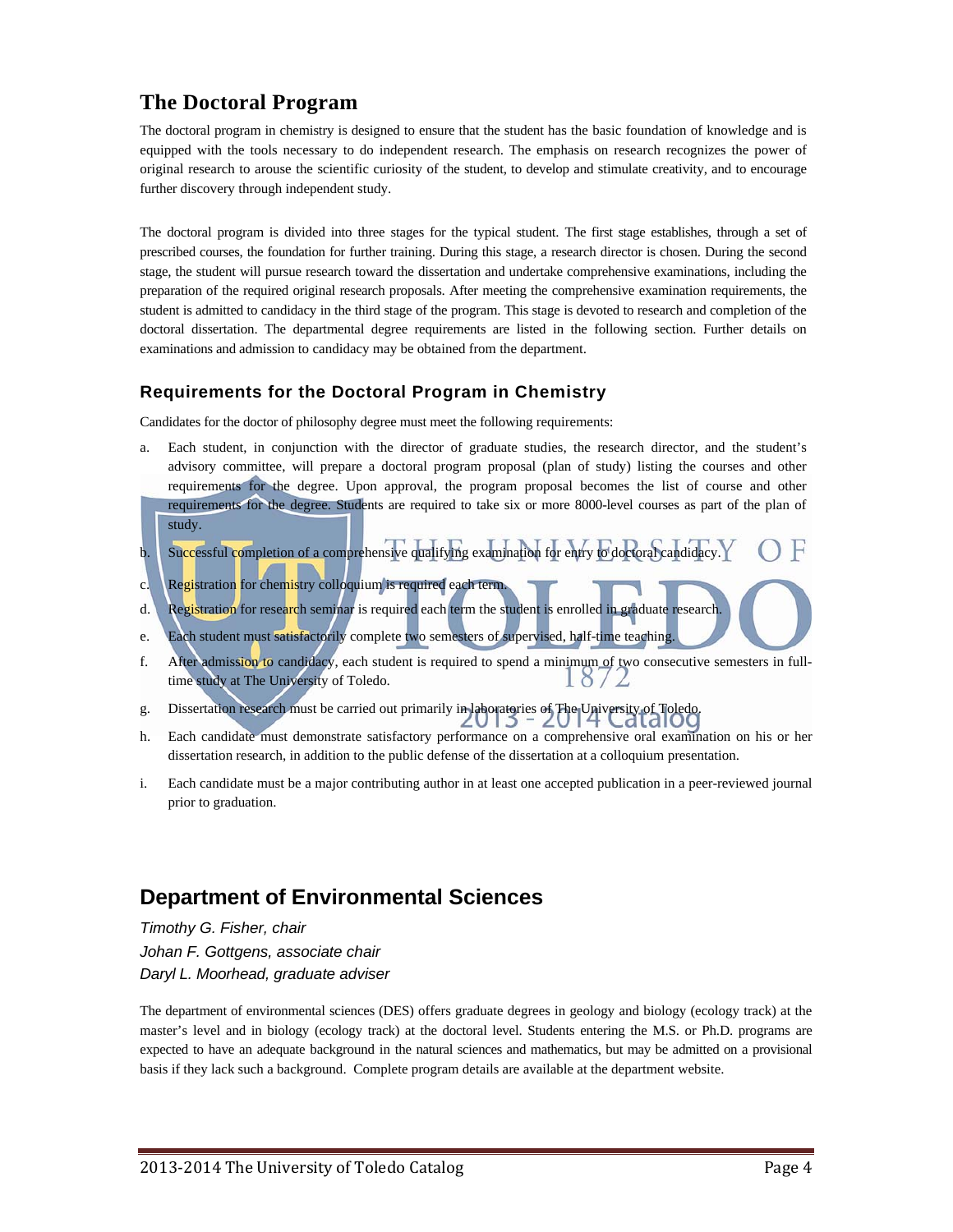### **Requirements for the Master of Science Programs**

#### **Master of Science in Geology**

A student must take a minimum of 30 hours of approved graduate course work, including six hours of thesis research and 24 hours of formal lecture courses approved by the student's advisory committee. Up to eight of the required 24 hours of course work may be taken outside the DES, provided they are relevant to the student's research program. At least 12 of the DES hours must be taken in geology. Students who do not have a baccalaureate in geology may be required to take remedial courses, none of which will count toward the 30 hours required for the master's degree. Candidates for the master degree (thesis option) must prepare a written thesis, which is a report of original and independent research, and present and defend an oral summary of the thesis before a faculty advisory committee.

Students may choose between research-intensive (thesis) and coursework-intensive (non-thesis) tracks in fulfilling the requirements for the MS degree.

#### Master of Science in Geology (Thesis Option)

A minimum of 30 semester hours of approved graduate coursework is required for the master's degree and a minimum of 19 hours must be earned in the major subject area, which must include the following courses (except when taken previously while an undergraduate at UT or as an equivalent course elsewhere): EEES 5200 Advanced Quaternary Geology (3 hrs.), EEES 5240 Soil Science (3 hrs.), EEES 5410 Hydrogeology (3 hrs), EEES 6100 Glacial Stratigraphy and Geophysics (3 hrs.), EEES 6930 Seminar (1 hr.), and at least 6 credit hours of other EEES courses at the 5000 level or above (excluding EEES 6960 or 6990) that must be taken for a letter grade (A-F). The remaining 11 credit hours shall include EEES 6960 (Thesis Research), a maximum of 6 hours of which may be taken for a letter grade, and may also include other EEES or non-EEES courses that need not be taken for a letter grade.

E, Prepare a thesis consisting of a written report on original independent research conducted by the student under the supervision of his or her thesis adviser (or co-advisers). The thesis should be prepared in accordance with the format specified by the aforementioned adviser and departmental regulations as well as be consistent with guidelines issued by the College of Graduate Studies.

#### Master of Science in Geology (Non-Thesis Option)

The non-thesis degree option is intended primarily for students with full-time employment whose current work responsibilities preclude them from conducting the requisite field and/or laboratory research for a thesis-based MS degree. School teachers (both high school and community college), non-traditional students and employees of local industry who want an MS degree in Geology for promotions or to meet eligibility requirements for work positions may wish to pursue this new degree option. The non-thesis option for the MS Geology degree is identical to the non-thesis option for the MS Biology (Ecology-track) degree currently offered by the department, and is very similar to the nonthesis options available for other MS degrees in the College, such as those for Chemistry and Biology (Cell/Moleculartrack).

In contrast to the research-intensive thesis option for the Geology MS degree, the non-thesis option is coursework intensive with a minimum of 30 hours of coursework at the 5000 level or higher. Each Plan of Study must include EEES 5200 Advanced Quaternary Geology (3 hrs.), EEES 5240 Soil Science (3 hrs.), EEES 5410 Hydrogeology (3 hrs.), EEES 6100 Glacial Stratigraphy and Geophysics (3 hrs.), EEES 6930 Seminar (1 hr.), and a maximum of 3 credit hours of EEES 6960 (Master's Research) or EEES 6990 (Independent Study). Of the remaining 14 credit hours of coursework, at least four credits of additional, letter graded (A-F) EEES lecture or laboratory courses (5000 level or higher) should be completed. Remaining coursework may be taken either within or outside the ES Department, should be for a letter grade and must be approved by the student's advisory committee.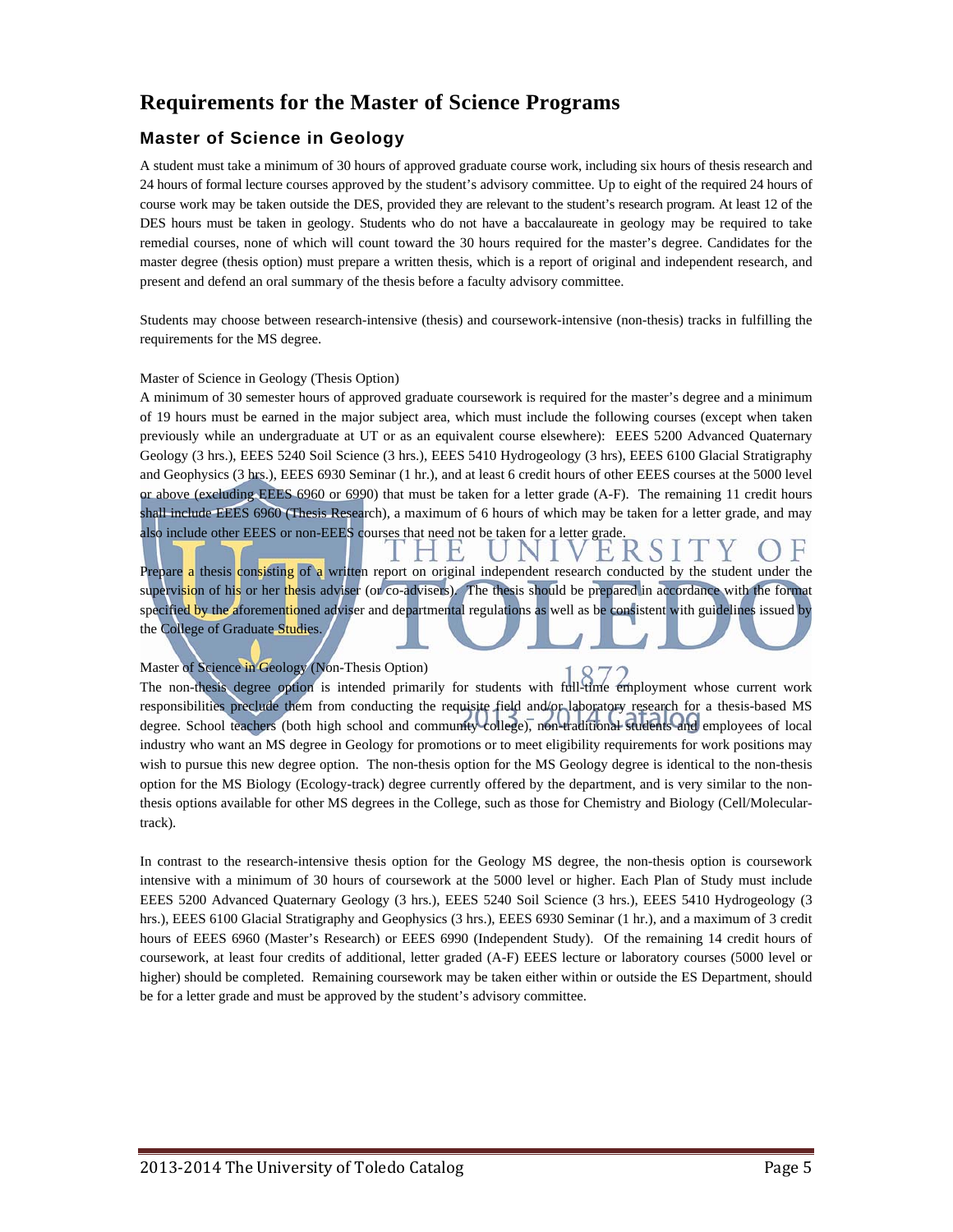Non-thesis option students do a capstone project that will typically be based only on literature research. They will choose a project adviser from among the geology faculty and a project topic prior to the completion of their first semester in the program. The project adviser chairs the student's advisory committee, and has primary responsibility for the student's academic advising and project direction. The advisory committee will consist of at least three members, including the project adviser, with at lest two of the members from the faculty in the Department of Environmental Sciences. Students will prepare a written project report and must pass an oral defense of the project results.

Students must make up any undergraduate course deficiencies during their first year (including summer) in the program, and these courses will not count toward the 30 hours required for the MS degree.

#### **Master of Science in Biology (Ecology Track)**

Students may choose between research-intensive (thesis) and coursework-intensive (non-thesis) tracks in fulfilling the requirements for the MS degree.

**Option A (Thesis):** A student must complete a minimum of 30 semester hours of graduate course work approved by the student's advisory committee. A minimum of 19 hours of this requirement must be earned in the major subject area, which must include EEES 6400 (Advanced Biostatistics), 6600 (Foundations of Ecology) and 6930 Seminar (one hour) and a selection of at least ten credit hours of formal EEES courses (or pending approval of the student's thesis committee, non-EEES courses) at the 5000 level or above (excluding 6960 or 6990) that must be taken for a letter grade (A–F). The remaining 11 credit hours shall include EEES 6960 (Thesis Research), a maximum of 6 hours of which may be taken for a letter grade, and may also include other EEES or non-EEES courses that need not be taken for a letter grade. The student must write and defend a research thesis consisting of a written report of original and independent research.

**Option B (Non-thesis):** A student must complete a minimum of 30 semester hours of graduate course work approved by the student's advisory committee. A minimum of 18 hours of this requirement must be earned in the major subject area, which must include EEES 6400, 6600, 6930 Seminar (one hour) and a maximum of 3 credit hours of EEES 6960 (Master's Research) or EEES 6990 (Independent Study). Of the remaining 18 credit hours of coursework, at least 12 credits of additional, letter graded (A–F) EEES lecture or laboratory courses (5000 level or higher) should be completed. Remaining coursework may be taken either within or outside DES, should be for a letter grade and must be approved by the student's advisory committee. The student also must write an original paper based on library research that meets the approval of the student's advisory committee. Normally, students choosing Option B will not be that meets the approval of the Succession of the M.S. degree.<br>encouraged to pursue graduate study beyond the M.S. degree.<br>2013 - 2014 Catalog

# **Master of Science and Education in Biology (Ecology Track)**

#### **Master of Science and Education in Geology**

The master of science and education (MSE) is a degree offered by the Judith Herb College of Education in collaboration with the College of Natural Sciences and Mathematics. Within the degree program, area concentrations are possible in both ecology and geology. The MSE is intended for persons who (1) already have a baccalaureate degree, (2) are already licensed to teach earth science or life science at the junior high or high school level, and (3) want the degree in order to expand their knowledge in the area of their teaching specialization. For the degree of master of science and education, students must meet requirements for the degree as stated in the Judith Herb College of Education graduate section of this catalog. Within the minimum of 18 hours of course work to be taken in DES and in the selection of the thesis or project topic, students may specialize in either ecology or geology. Students who do not have a baccalaureate in ecology or geology may be required to take remedial courses, which will not count toward the 36 hours required for the master's degree.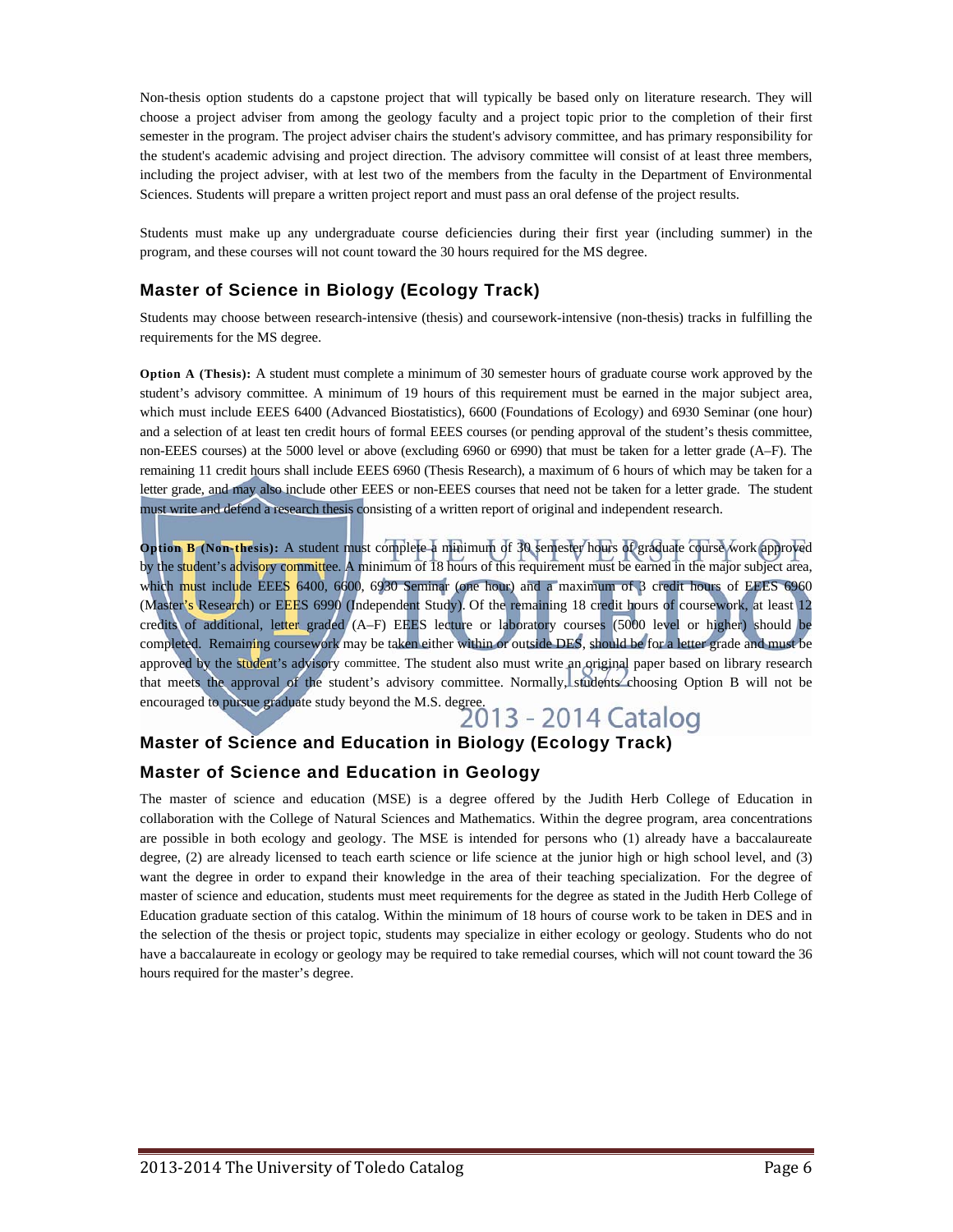#### **Requirements for the Doctoral Program in Biology (Ecology Track)**

The doctoral degree in biology (ecology track) is awarded to a student who has demonstrated mastery in the field of biology and a distinct and superior ability to make substantial contributions to the field. It is not awarded merely as a result of courses taken or for years spent in studying or research. The quality of work and the resourcefulness of the student must be such that the faculty can expect a continuing effort toward the advancement of knowledge and significant achievement in research and related activities.

In general, work for the Ph.D. takes at least four years and 90 semester hours of study beyond the bachelor's degree. A substantial portion of this time is spent performing independent research leading to a dissertation. Work performed toward a master's degree may apply as part of the student's doctoral program.

Each student must complete an individualized program of study in an area of ecology that is approved by the student's advisory committee. This program must include two semesters of statistics (e.g., EEES 8400 and an advanced multivariate statistics course such as EEES 8650), EEES 8600 and 8930 (one hour), a selection of at least 12 credit hours of formal EEES courses (or pending approval of the student's thesis committee, non-EEES courses) at the 5000 level or above (excluding EEES 8960 and EEES 8990), and additional courses and research credits to meet the minimum required number of semester hours. Ph.D. students must pass a written qualifying examination during the first two years of study and an oral comprehensive examination involving a defense of their research proposal after gaining admission to candidacy.

Courses numbered at the 5000 and 6000 levels are intended primarily for students at the master's level. Courses numbered at the 7000 and 8000 levels are intended primarily for students at the post-master's (students with a master's degree or with over 34 graduate credit hours) and doctoral levels. Courses carrying a dual listing (numbered at both 5000/7000 or 6000/8000 levels) are available to students at both levels. In these cases, there may be substantive differences in the course requirements for students registered at different levels.

The department considers experience in teaching and professional activity within the academic community to be a vital and significant component of graduate education. Therefore, all graduate students in the Ph.D. program are required to complete at least one semester of formal teaching experience before graduation. In addition, before a student graduates, she or he is to: (1) submit a proposal for extramural funding to help support their research; (2) submit a manuscript on their research to a scholarly, peer-reviewed journal (this manuscript cannot be a product of previous MS work); (3) give either an oral or poster presentation on their research at a professional conference; and (4) make an oral presentation on their research at a scholarly forum their research at a scholarly forum.

## **Department of Mathematics and Statistics**

#### *Paul Hewitt, Chair Gerard Thompson, Associate Chair Biao Ou, Graduate Admissions Director*

A full description of programs and requirements, with syllabi for exams, is available from the department office or on its Web site at *www.math.utoledo.edu.* The paragraphs below represent a synopsis of the essential elements.

#### **Requirements for the Master's Programs**

#### **Master of Arts**

To obtain the Master of Arts degree in mathematics, students must complete a minimum of 30 semester hours of graduate credit and meet the following requirements:

1. Complete two-semester sequences in Abstract Algebra (5330, 5340), Real Analysis (5820, 5830), and Topology (5450, 5460), and a semester course in Complex Variables (5880).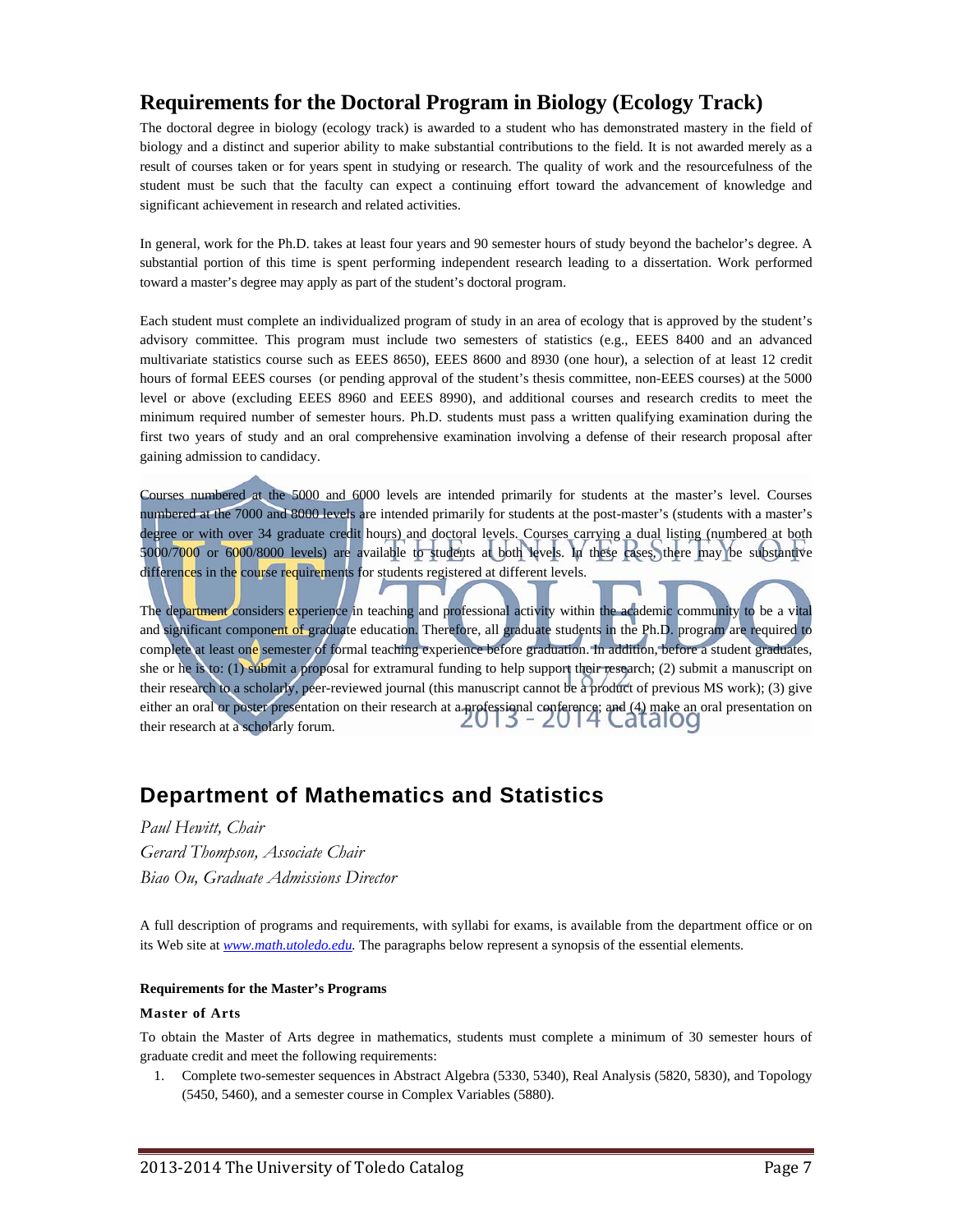- 2. Complete one, two-semester sequence at the 6000 level in Algebra (6300, 6310), Topology (6400, 6410), Differential Geometry (6450, 6460), Differential Equations (6500, 6510), Real Analysis (6800, 6810), or Complex Analysis (6840, 6850).
- 3. Complete one of the following courses: Classical Differential Geometry (5540), Ordinary Differential Equations (5800), Partial Differential Equations (5810), Calculus of Variations and Optimal Control (5860), or any course at the 6000 level listed under item 2.
- 4. The student must pass comprehensive examinations or write a master's thesis. If a thesis is elected, the student must take an oral examination on the general area of the thesis.

#### **Master of Science**

The degree of Master of Science can be obtained in one of two options.

Option A – Applied Mathematics: To obtain the degree of Master of Science in the applied mathematics option, the student must complete a minimum of 30 semester hours of graduate credit and meet the following requirements:

- 1. Complete two-semester sequences in Numerical Analysis (5710, 5720), Real Analysis (5820, 5830), and Differential Equations (6500, 6510), and a semester course in Complex Variables (5880).
- 2. Remaining courses may be chosen from the following: Applied Functional Analysis (6150), Differential Geometry (5540), Differential Equations (6500, 6510), Dynamical Systems (6520, 6530), Methods of Mathematical Physics (6720), Functional Analysis (6820), Complex Variables (5880), Discrete Structures and Analysis of Algorithms (5380), Probability Theory (5680), Introduction to Mathematical Statistics (5690), Operational Mathematics (5850), or Calculus of Variations (5860).

The student must pass a comprehensive examination or submit and defend a master's thesis.

Option B – Statistics: To obtain the degree of Master of Science in the statistics option, the student must complete a minimum of 35 semester hours of graduate credit and meet the following requirements:

- Complete Applications of Statistics I (5600), Applications of Statistics II (5610), Introduction to Mathematical Statistics (5690), Linear Statistical Models (5620), Theory and Methods of Sample Surveys (5630), Statistical Computing (5640), Statistical Consulting I (6600), Statistical Consulting II (6610), Categorical Data Analysis (6620), Distribution Free and Robust Statistical Methods (6630), Topics in Statistics (6640), Statistical Inference (6650), and Multivariate Statistics (6690).
- 2. Pass a two-part comprehensive examination, one part in probability and statistical theory and one part in applied statistics.

# **Master of Science and Education or Master of Arts and Education**

## For the degree of Master of Arts and education, students must meet requirements for the degree as stated in the Judith

Herb College of Education, Health Science and Human Service graduate catalog. The following requirements must also be met:

- 1. A minimum of 32 hours of graduate credit must be completed. Colloquium (6930) and Proseminar (6940) do not count toward the 32 hours. At least 18 hours must be in mathematics and nine hours in education, with an additional six hours to be assigned in conference with the adviser. As part of the additional six hours, the student may elect to write a paper in mathematics education or one of expository character in mathematics.
- 2. The total graduate and undergraduate program must include the following: at least six hours of abstract algebra and/or linear algebra, six hours in geometry, statistics, probability and/or computer programming, three to six hours of analysis (beyond calculus), three hours of complex analysis and one course in logic and foundations.
- 3. The student must pass comprehensive examinations in three of the areas of study of mathematics. The exact areas are to be arranged with the adviser.
- 4. For information on the education course requirements, see the program description provided by the Judith Herb College of Education, Health Science and Human Service.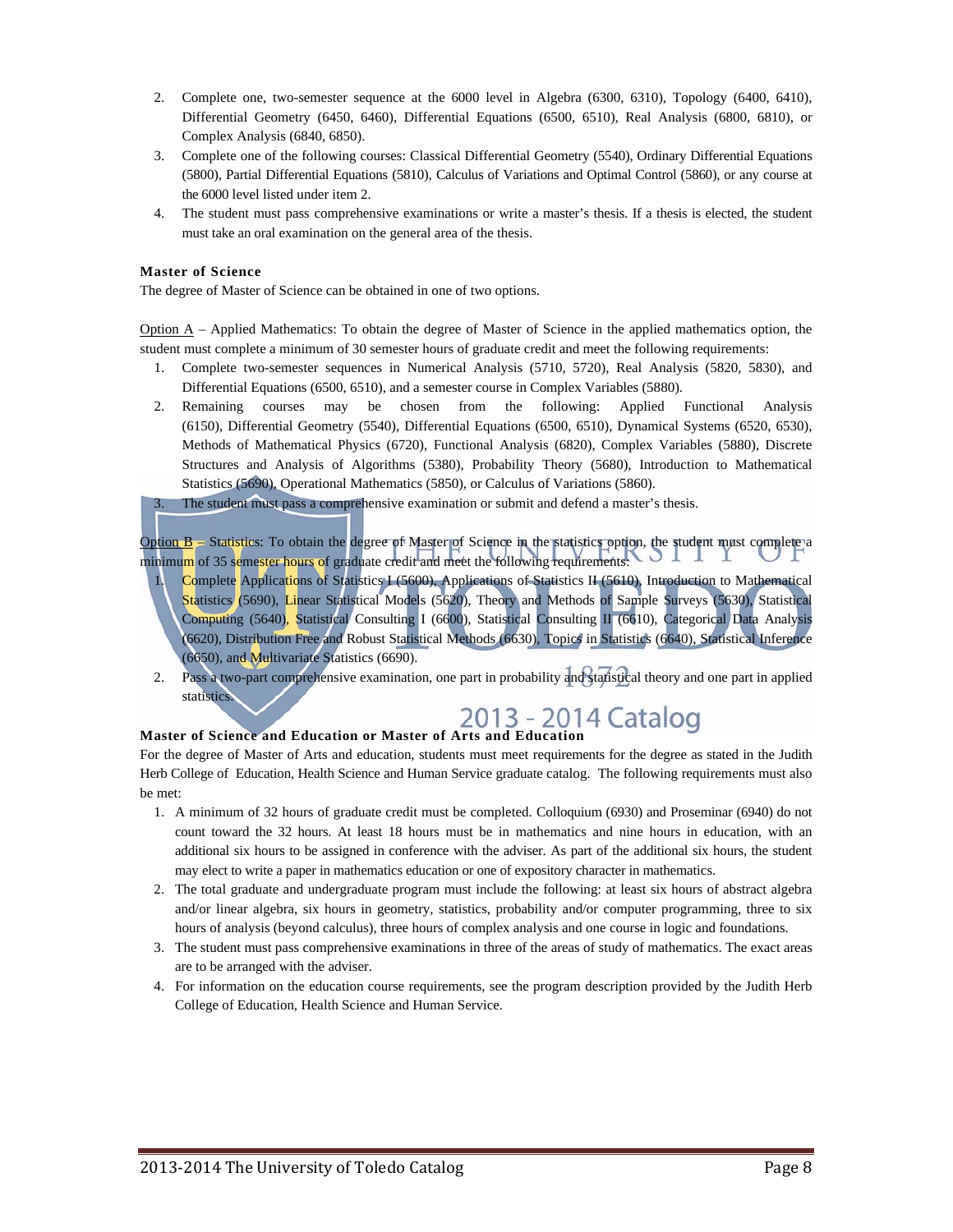#### **Requirements for the Doctoral Program**

The doctorate in mathematics is offered with concentrations in either mathematics or statistics. The broad requirements for these programs are as follows:

- 1. Each student must pass a preliminary examination at the Master's level by the end of the first year and a qualifying examination within two years of entering the program. Mathematics students must pass two topics chosen from algebra, topology and analysis. For statistics students, the two topics must be measure-theoretic probability and probability and statistics.
- 2. A minimum of 90 hours of graduate credit must be completed. Colloquium (6930) and Proseminar (6940) do not count in the 90 hours. Of the 90 hours, at least 18 but no more than 36 shall be allotted for the dissertation. Mathematics students must complete two-semester sequences at the 6000 level in algebra, topology, real analysis and complex analysis. Statistics students must complete probability and statistics, measure-theoretic probability, statistical methods, data analysis and multivariate statistics.
- 3. The student must pass an oral examination in the general area of the intended thesis research within one year of passing the qualifying examination.
- 4. The student must demonstrate the ability to read mathematical literature in one foreign language, ordinarily chosen from French, German or Russian. Another language may be substituted if it is necessary for the student's specific program. The language requirement must be met before beginning dissertation research.
- 5. All doctoral students are expected to participate in the Proseminar (6940) on undergraduate teaching methods and to spend two consecutive semesters in supervised teaching. Enrollment in the Proseminar is mandatory every semester.
- 6. The student must write a Ph.D. doctoral dissertation under the direction of a faculty member. Before completing the dissertation, the student must report on it in an open seminar. An outside examiner must approve the completed dissertation, and the student must defend it before a faculty committee appointed for that purpose.

**Department of Physics and Astronomy** 

*Lawrence Anderson-Huang, chair Song Cheng, graduate adviser* 

#### **Requirements for the Master's Degree**

For the master of science or master of science and education, a student must complete 30 hours of graduate credit that includes the following:

1872

- (a) PHYS 6140 and an additional 15 hours of graduate course credit in physics, with six of the 15 hours numbered above 6000. Credit in PHYS 5900, 6010 and/or 6020 will not count toward either degree.
- (b) The student must present a satisfactory thesis based on directed research, for no more than eight credit hours.
- (c) The remaining hours within the 30 total may be chosen from graduate courses approved by the student's committee. In some cases students working toward the Ph.D. may earn the M.S. or the M.S.E. degree without formal presentation of the M.S. thesis if they have passed the Ph.D. qualifying examination, satisfied the course requirements for the M.S., and completed a research project under the supervision of a research adviser. Students meeting these requirements may petition the department to grant the M.S. without formal presentation of a thesis.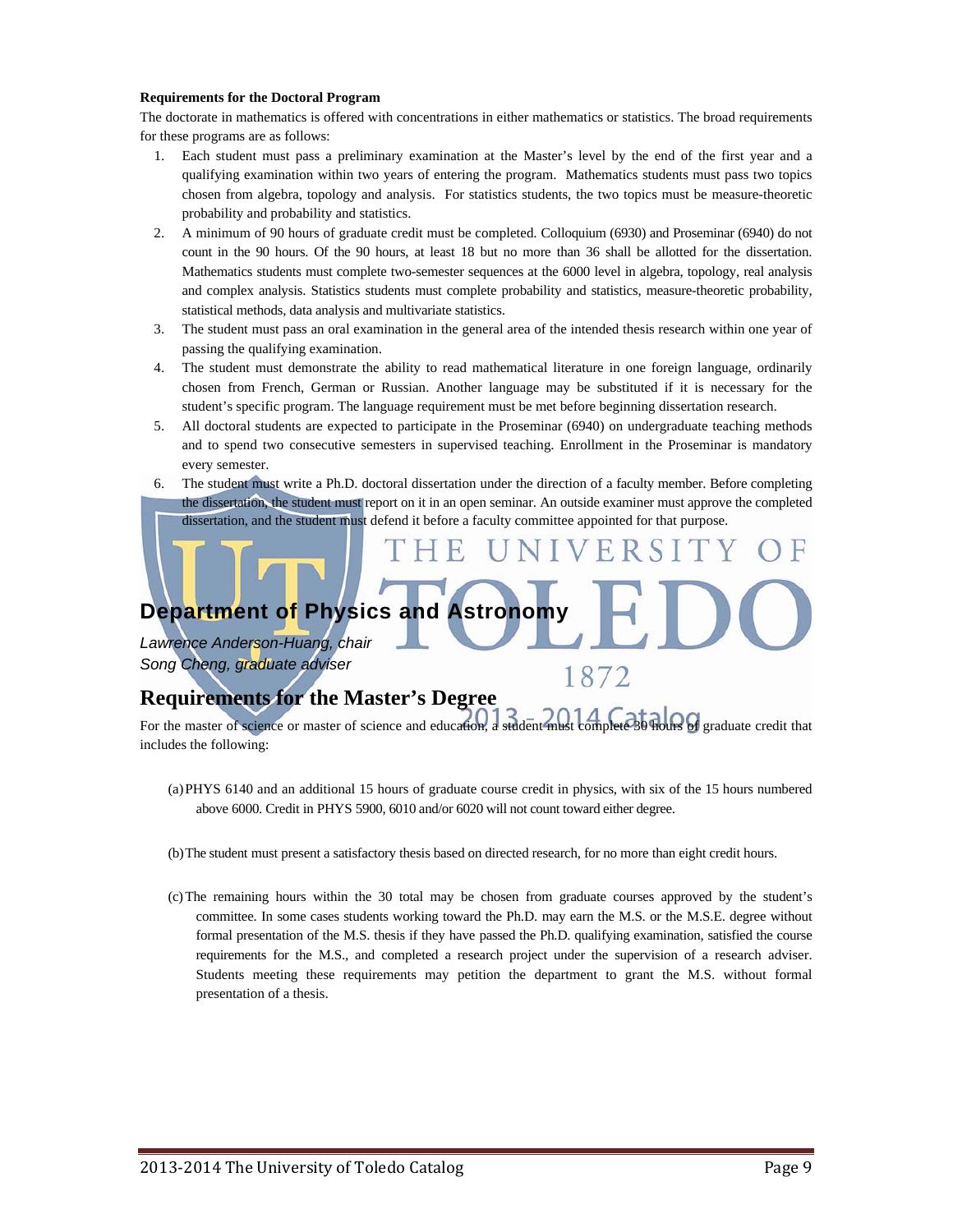#### **M.S. in Physics with Materials Science Option**

A master of science degree in physics with a materials science option is available. For this degree, a student must complete 30 hours of graduate credit, including the following:

- (a) PHYS 6140, 6540, 6550 and an additional 12 hours of graduate course credit in physics with six of the 12 hours numbered above 6000 (no degree credit for PHYS 5900, 6010 or 6020).
- (b) The student must present a satisfactory thesis based on directed research, for no more than eight credit hours.
- (c) The remaining hours within the 30 total may be chosen from any graduate courses approved by the student's committee.

#### **Professional Science Masters in Photovoltaics**

The PSM-PV is designed for students with an undergraduate degree in Physics, Chemistry, an Engineering discipline (e.g. Electrical, Chemical, or Mechanical), or an otherwise related field. For the degree of Professional Science Masters in Photovoltaics, a student must complete 37 hours of graduate credit including the following.

PHYS 6020 (Physics Journal Seminar, 2 hrs), PHYS 6250 (Classical Electrodynamics I, 3 hrs),

PHYS 6280 (Photovoltaic Materials and Device Physics Laboratory, 3 hrs), PHYS 6320 (Quantum Mechanics I, 3 hrs), PHYS 6630 (Semiconductors I, 3 hrs), PHYS 6940 (Industrial Internship, 6 hrs), PHYS 6960 (MS Thesis Research in PV, 2 hrs), PHYS 6980 (Fundamentals of Solar Cells, 3 hrs), PHYS 6990 (Independent Study, 3 hrs), and BUAD 6600 (Supply Chain Management, 3 hrs), INFS 6560 (System Analysis and Design, 3 hrs), and either EFSB 6590 (New Venture Creation, 3 hrs) or EFSB 6690 (Technology Commercialization, 3 hrs). No thesis is required; however, students are expected to make an oral presentation based on research and independent study.

#### **Master of Science and Education**

For the degree of master of science and education, students must meet requirements for the degree as stated in the Judith Herb College of Education graduate section of this catalog.

1872

#### **Requirements for the Doctoral Program**

For the doctor of philosophy degree, a student must complete a total of 90 hours of graduate credit including the following: MATH 6730; PHYS 7220, 7250, 7260, 7320, 7330 and 7450; at least 18 additional hours of credit in physics in courses numbered higher than 6100 approved by the student's committee; and 30 to 48 hours allowed for the dissertation research, depending on the nature of the research and the needs of the student. Credit in PHYS 5900, 6/8010, 6/8020, 6/7030 or 7910 will not count toward degree requirements.

The doctoral degree requirements include a Ph.D. qualifying examination, a comprehensive examination, and a final oral examination. Passing the qualifying examination is a prerequisite for status as a Ph.D. candidate in physics. After passing the qualifying examination, the doctoral student must select a field of specialization. A faculty committee is formed, chaired by the research adviser, to evaluate the student's progress and to establish an appropriate program of course work. This committee administers the oral comprehensive examination, after which only the dissertation research requirement remains. The graduate program ends with the student presenting the dissertation and defending it satisfactorily in an oral examination.

#### **Ph.D. in Physics with Concentration in Astrophysics**

The Ph.D. in physics with concentration in astrophysics satisfies all the requirements for the Ph.D. in physics while preparing students for a career in astronomy and astrophysics.